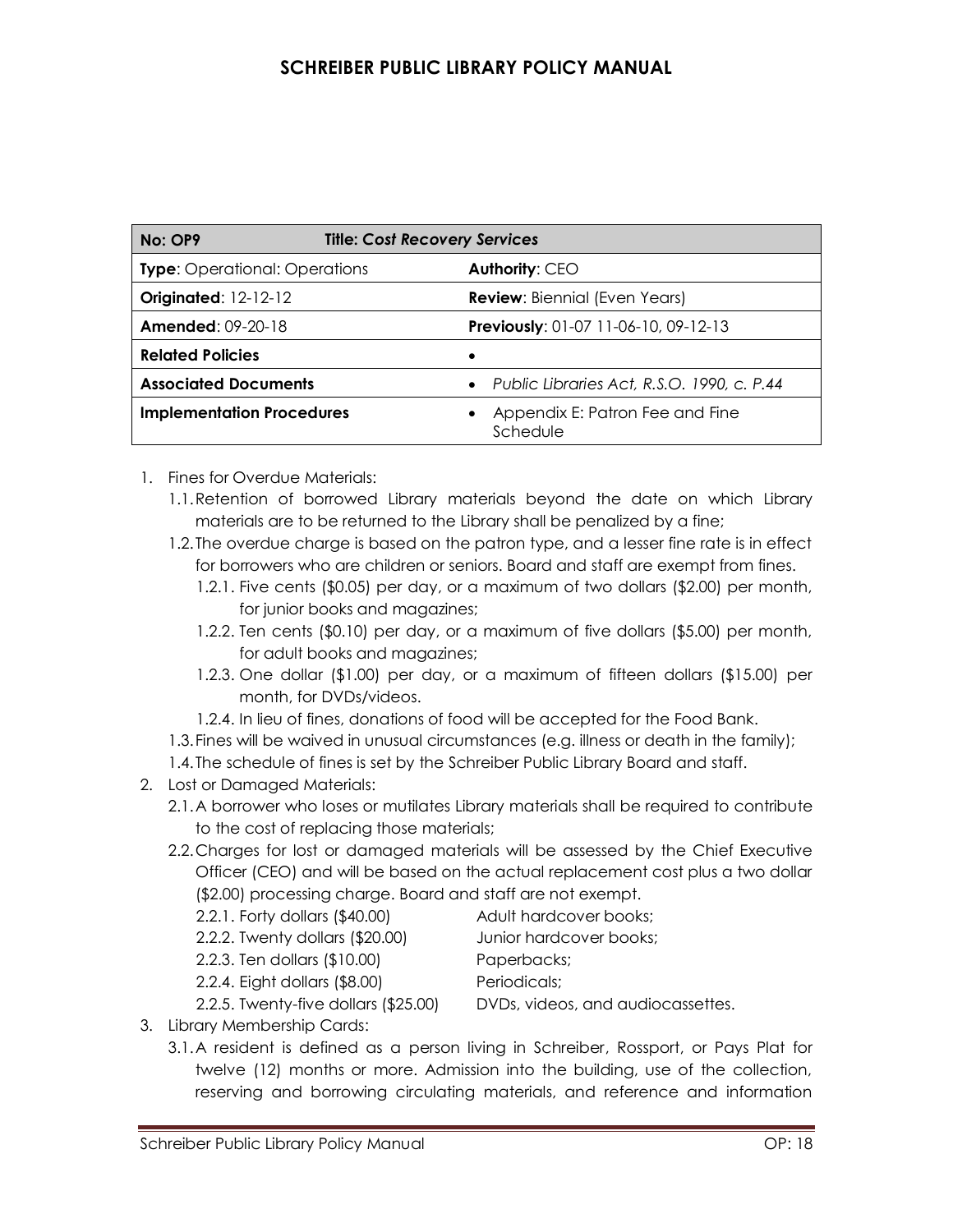## **SCHREIBER PUBLIC LIBRARY POLICY MANUAL**

services are offered for no charge to residents of the Library Board's jurisdiction. 3.1.1. Two dollars (\$2.00) for replacement of a resident membership card.

- 3.2.A non-resident is defined as a person who does not reside in the area of the Library Board's jurisdiction.
	- 3.2.1. Five dollars (\$5.00) per year for a non-resident membership card;
- 3.3.Annual fees for non-residents will be set each year by the Schreiber Public Library Board and will be based on the per capita cost to run the Library for its resident patrons.
- 3.4.Schreiber Public Library will send and receive faxes for community members;
- 3.5.There will be a set charge for every page for local and North American long distance calls.

3.5.1. One dollar (\$1.00) per page to send and receive one to four (1-4) pages;

- 3.5.2. Thirty cents (\$0.30) per page for five (5) or more pages.
- 3.6.Fee schedules will be reviewed annually by the Chief Executive Officer (CEO) and approved by the Library Board as per the *Public Libraries Act*.
- 4. Photocopying, Printing, Scanning, Laminating, and Kodak Print Machine: Ontario Works patrons are exempt. Other groups are exempt at the CEO's discretion.
	- 4.1.Schreiber Public Library will charge a per copy fee for black/white and colour photocopying and printing. This fee will be based on cost recovery;
	- 4.2.Photocopying:
		- 4.2.1. Thirty cents (\$0.30) per copy;
		- 4.2.2. Twenty-five cents (\$0.25) for fifty (50) copies or more;
		- 4.2.3. Fifty cents (\$0.50) for 11x17;
		- 4.2.4. Fifty cents (\$0.50) for colour.
	- 4.3.Printing:
		- 4.3.1. Fifteen cents (\$0.15) per sheet for student black/white;
		- 4.3.2. Thirty cents (\$0.30) per sheet for black/white;
		- 4.3.3. Fifty cents (\$0.50) per sheet for colour;
		- 4.3.4. One dollar and fifty cents (\$1.50) per sheet for 5x7 photo paper, and three dollars (\$3.00) per sheet for 8.5x11 photo paper.
	- 4.4.Scanning will be paid by donation; whatever the patron wishes to donate;
	- 4.5.It will be one dollar (\$1.00) to Scan to Disk, which must be purchased, and one dollar (\$1.00) for CD cases;
	- 4.6. Laminating:
		- 4.6.1. One dollar (\$1.00) for card or picture;
		- 4.6.2. One dollar and fifty cents (\$1.50) for letter size (8.5x11);
		- 4.6.3. One dollar and seventy-five cents (\$1.75) for legal size (8.5x14);
		- 4.6.4. Two dollars and fifty cents (\$2.50) for tabloid size (11x17).
	- 4.7. Picture CDs on the Kodak Print Machine will be two dollars and fifty cents (\$2.50) each;
	- 4.8.Fee schedules will be reviewed annually by the Chief Executive Officer (CEO) and approved by the Library Board as per the *Public Libraries Act*.
- 5. Discarded Books
	- 5.1.In the event that a book has been weeded, the book may first be available to patrons for a recommended nominal fee.
		- 5.1.1. Two dollars (\$2.00) for five (5) books; or